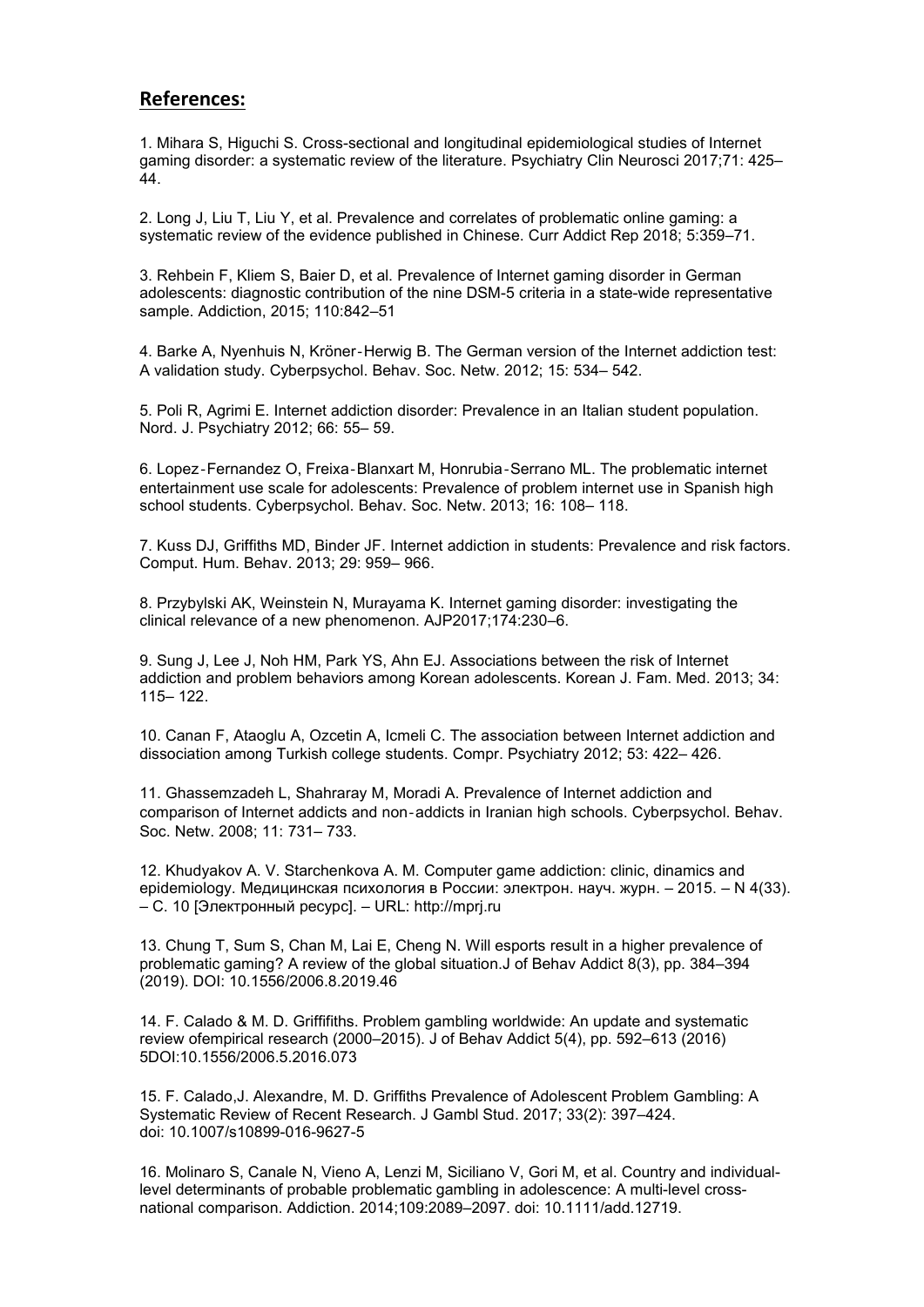17. Gupta R, Derevensky JL. Adolescents with gambling problems: From research to treatment. Journal of Gambling Studies. 2000;16:315–342. doi: 10.1023/A:1009493200768.

18. Volberg R, Gupta R, Griffiths MD, Olason D, Delfabbro PH. An international perspective on youth gambling prevalence studies. International Journal of Adolescent Medicine and Health. 2010;22:3–38.

19. Becoña E, Míguez MC, Vázquez F. El juego problema en los estudiantes de Enseñanza Secundaria.Psicothema. 2001;13:551–556.

20. Rossow I, Bang Hansen M, Esbjerg Storvoll E. Changes in youth gambling after the removal of slot machines in Norway. Nordic Studies on Alcohol and Drugs. 2013;30:317–330. doi: 10.2478/nsad-2013-0024.

21. Dodig D. Assessment challenges and determinants of adolescents' adverse psychosocial consequences of gambling. Kriminologija i Socijalna Integracija. (2013)

22. Kristiansen SG, Jensen SM. Prevalence and correlates of problematic gambling among Danish adolescents. International Journal of Social Welfare. 2014;23:89–99. doi: 10.1111/ijsw.12021.

23. Olason DT, Kristjansdottir E, Einarsdottir H, Haraldsson H, Bjarnason G, Derevensky JL. Internet gambling and problem gambling among 13 to 18 year old adolescents in Iceland. International Journal of Mental Health and Addiction. 2011;9:257–263. doi: 10.1007/s11469-010-9280-7

24. Delfabbro P, King D. Adolescent gambling in metropolitan Darwin: Prevalence, correlates and social influences. Gambling Research. 2011;23:3–23

25. Pr. Max Abbott. The epidemiology and impact of gambling disorder and other gamblingrelated harm. Discussion paper for the 2017 WHO Forum on alcohol, drugs and addictive behaviours, WHO Headquarters, Geneva, 26-28 June 2017

26. Hodgins, D.C. & Petry, N.M. (2016). The world of gambling: The national gambling experiences series. Addiction, 111(9), 1516-1518.

27. Bogart, W.A. (2011). Permit But Discourage: Regulating Excessive Consumption. New York: Oxford University Press, Inc.

28. The data team, (2017). The world's biggest gamblers, The Economist.9 February 2017. Retrieved from <http://www.economist.com/blogs/graphicdetail/2017/02/daily-chart-4>

29. Abbott, M.W., & Volberg, R.A. (1999). Gambling and Problem Gambling in the Community: An International Overview and Critique. The New Zealand Gaming Survey. Report No. 1. Wellington: Department of Internal Affairs.

30. Browne M., Bellringer M., Greer N., Kolandai-Matchett K., Rawat V., Langham E. … Abbott, M. (2017, preprint). Measuring the Burden of Gambling Harm in New Zealand. Central Queensland University, Experimental Gambling Research Laboratory and Auckland University of Technology, Gambling and Addictions Research Centre.

31. Browne M., Langham E., Rawat V., Greer N., Li E., Rose J., ... Best, T (2016). Assessing Gambling Related Harm in Victoria: A Public Health Perspective. Melbourne, Australia: Victorian Responsible Gambling Foundation; 2016. Retrieved from <https://www.responsiblegambling.vic.gov.au>

32. Akin, A. Internet addiction and depression, anxiety and stress / A. Akin, M. Iskender // International Online Journal of Educational Sciences. – 2011. – Vol. 3(1). – Р. 138–148.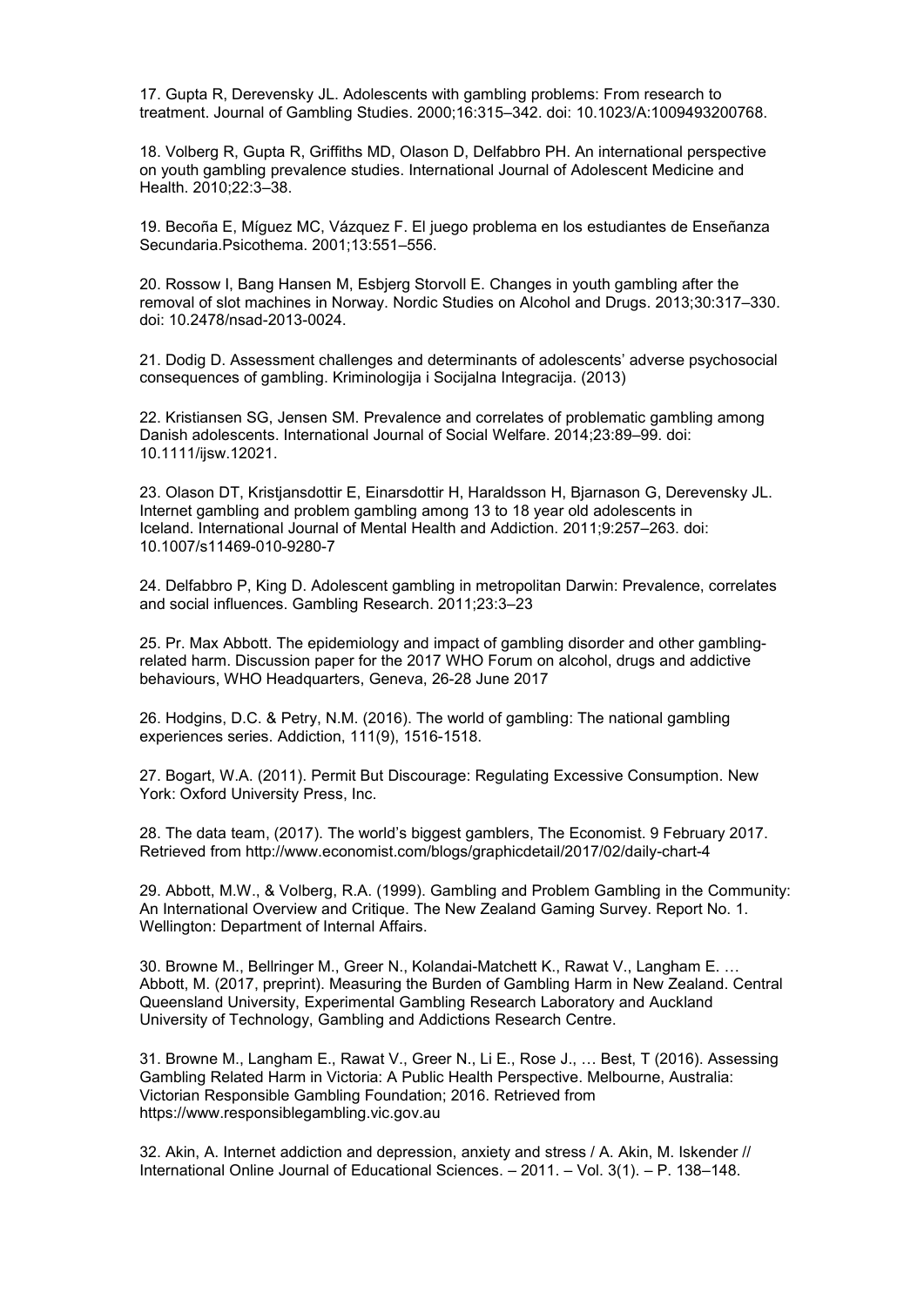33. Association between Internet Gaming Disorder or Pathological Video-Game Use and Comorbid Psychopathology: A Comprehensive Review. Vega González-Bueso? Juan José Santamaría, Daniel Fernández , Laura Merino, Elena Montero and Joan Ribas (2018).

34. Na, E.; Lee, H.; Choi, I.; Kim, D.-J. Comorbidity of Internet gaming disorder and alcohol use disorder: A focus on clinical characteristics and gaming patterns. Am. J. Addict. (2017).

35. Männikkö, N.; Billieux, J.; Kääriäinen, M. Problematic digital gaming behavior and its relation to the psychological, social and physical health of Finnish adolescents and young adults. J. Behav. Addict. 2015, 4, 281–288.

36. Compulsive gambling: criminological, victimological and suicidological acpects. V.A. Soldatkin, D.CH. Mawani, A. Dyachenko, 2012.

37. M N [Potenza](https://pubmed.ncbi.nlm.nih.gov/?term=Potenza+MN&cauthor_id=11196248), M A [Steinberg](https://pubmed.ncbi.nlm.nih.gov/?term=Steinberg+MA&cauthor_id=11196248), S D [McLaughlin,](https://pubmed.ncbi.nlm.nih.gov/?term=McLaughlin+SD&cauthor_id=11196248) B J [Rounsaville](https://pubmed.ncbi.nlm.nih.gov/?term=Rounsaville+BJ&cauthor_id=11196248), S S [O'Malley](https://pubmed.ncbi.nlm.nih.gov/?term=O). Illegal behaviors in problem gambling: analysis of data from a gambling helpline. J Am Acad Psychiatry Law. 2000;28(4):389-403.

38. R J [Rosenthal](https://pubmed.ncbi.nlm.nih.gov/?term=Rosenthal+RJ&cauthor_id=1409026) [1,](https://pubmed.ncbi.nlm.nih.gov/1409026/) V C [Lorenz](https://pubmed.ncbi.nlm.nih.gov/?term=Lorenz+VC&cauthor_id=1409026). The Pathological Gambler as Criminal Offender. Comments on Evaluation and Treatment. Psychiatr Clin North Am 1992 Sep;15(3):647-60.

39. Suicide Ideations, Suicide Attempts, and Completed Suicide in Persons with Pathological Gambling and their First-Degree Relatives. Donald W. Black, MD, William Coryell, MD, Raymond Crowe, MD, Brett McCormick, MS, Martha Shaw, BA, and Jeff Allen, PhD, Suicide Life Threat Behav. 2015.

40. Suicidal ideation and history of suicide attempts in treatment-seeking patients with gambling disorder: The role of emotion dysregulationand high trait impulsivity. N. M. Orquí- Bagué, T. Mena-Moreno, R. Granero, C. Vintró-Alcaraz1, J. Sánchez-González, F. Fernández-Aranda, A. Del Pino-Gutiérrez, G. Mestre-Bach, N. Aymamí, M. Gómez-Peña, J. M. Menchón and S. Jiménez-Murcia, Spain, Journal of Behavioral Addictions 7(4) pp.1112– 1121(2018) DOI: 10.1556/2006.7.2018.132.

41. Gambling disorder, increased mortality, suicidality, and associated comorbidity: A longitudinal nationwide register study. A. Karlsson and A. Håkansson. Journal of Behavioral Addictions 7(4), pp. 1091–1099 (2018), DOI: 10.1556/2006.7.2018.112.

42. Paleologou A, Lazaratou H, Anagnostopoulos D, et al. Problem gambling and concurrent emotional/behavioral problems among Greek adolescents. Turk Pediatri Ars 2019; 54(3): 166–72.

43. Gaming-addicted teens identify more with their cyber-self than their own self: Neural evidence [Choi](https://www.ncbi.nlm.nih.gov/pubmed/?term=Choi EJ[Author]&cauthor=true&cauthor_uid=29891257) EJ, [Taylor](https://www.ncbi.nlm.nih.gov/pubmed/?term=Taylor MJ[Author]&cauthor=true&cauthor_uid=29891257) MJ, [Hong](https://www.ncbi.nlm.nih.gov/pubmed/?term=Hong SB[Author]&cauthor=true&cauthor_uid=29891257) SB, [Kim](https://www.ncbi.nlm.nih.gov/pubmed/?term=Kim C[Author]&cauthor=true&cauthor_uid=29891257) C, [Kim](https://www.ncbi.nlm.nih.gov/pubmed/?term=Kim JW[Author]&cauthor=true&cauthor_uid=29891257) JW, [McIntyre](https://www.ncbi.nlm.nih.gov/pubmed/?term=McIntyre RS[Author]&cauthor=true&cauthor_uid=29891257) RS, Yi [SH](https://www.ncbi.nlm.nih.gov/pubmed/?term=Yi SH[Author]&cauthor=true&cauthor_uid=29891257) [Psychiatry](https://www.ncbi.nlm.nih.gov/pubmed/29891257) Res Neuroimaging. 2018 Sep 30;279:51-59. doi: 10.1016/j.pscychresns.2018.05.012. Epub 2018 May 28.

44. Jiménez-Murcia, S.; Fernández-Aranda, F.; Granero, R.; Chóliz, M.; La Verde, M.; Aguglia, E.; Signorelli, M.S.; Sá, G.M.; Aymamí, N.; Gómez-Peña, M.; et al. Video game addiction in gambling disorder: Clinical, psychopathological, and personality correlates. Biomed. Res. Int. 2014, 7, 105–110

45. Internet gaming disorder in adolescence: Psychological characteristics of a clinicalsample

A. Torres-Rodríguez, Mark D. Griffiths, X.Carbonell and U. Oberst. Journal of Behavioral Addictions 7(3), pp. 707–718 (2018) DOI: 10.1556/2006.7.2018.75.

46. Kim, N.R.; Hwang, S.S.-H.; Choi, J.-S.; Kim, D.-J.; Demetrovics, Z.; Király, O.; Nagygyörgy, K.; Griffifiths, M.D.; Hyun, S.Y.; Youn, H.C.; et al. Characteristics and Psychiatric Symptoms of Internet Gaming Disorder among Adults Using Self-Reported DSM-5 Criteria. Psychiatry Investig. 2016, 13, 58.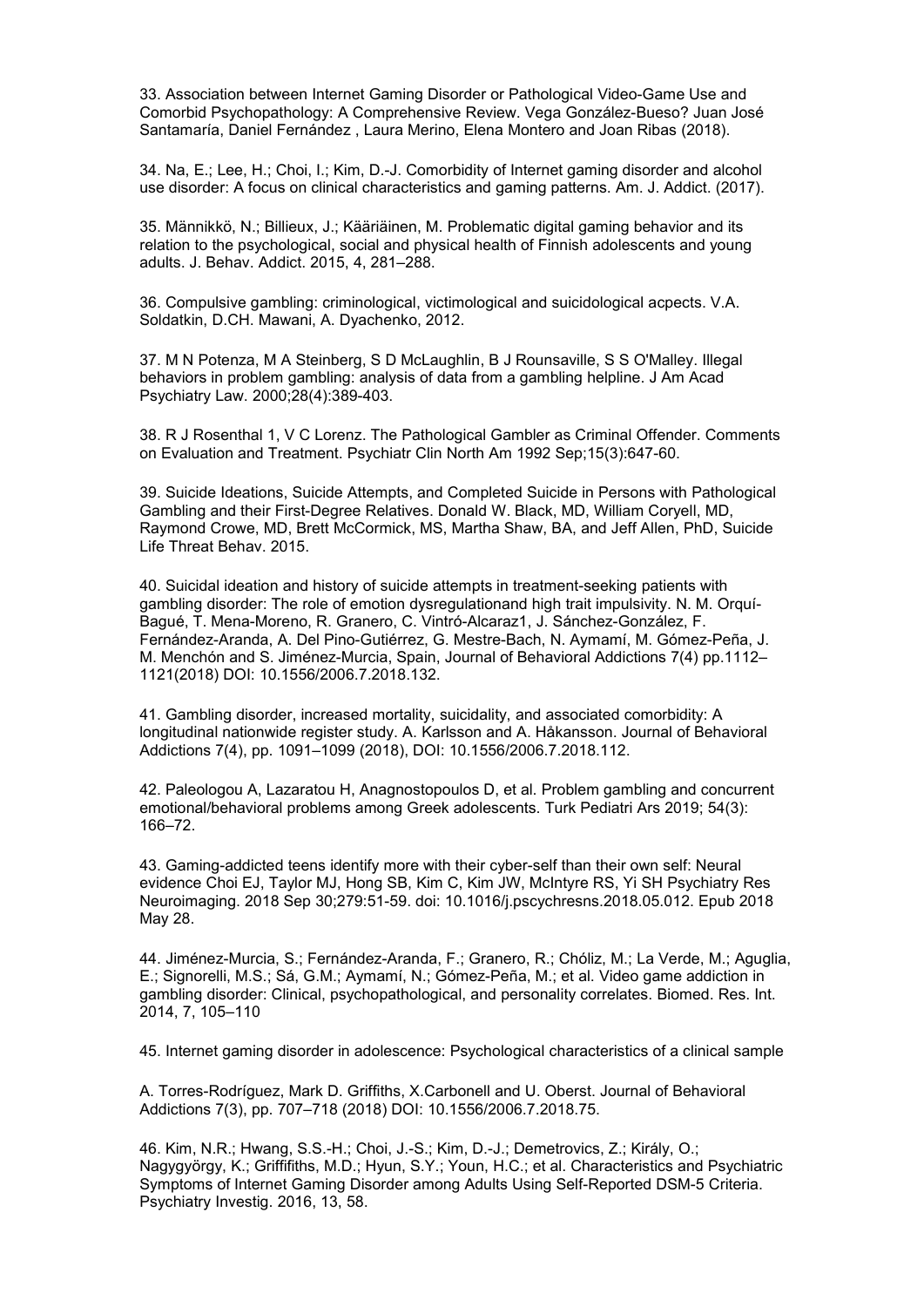47. The Comorbid Psychiatric Symptoms of Internet Addiction: Attention Deficit and Hyperactivity Disorder (ADHD), Depression, Social Phobia, and Hostility / J.Y. Yen, C.H. Ko, C.F. Yen [et al.] // Journal of Adolescent Health. – 2007. – Vol. 41, № 1, July. – P. 93–98.

48. Pathological gambling: a review of the neurobiological evidence relevant for its classification as an addictive disorder M.Fauth-Bühlera, K. Manna, and M. N. Potenza. Addict Biol. 2017 July ; 22(4): 885–897. doi:10.1111/adb.12378.

49. Problem Gambling and Psychiatric Comorbidity—Risk and Temporal Sequencing Among Women and Men: Results from the Swelogs Case–Control Study. K. Sundqvist, I. Rosendahl. Journal of Gambling Studies (2019)35:757–771 [https://doi.org/10.1007/s10899-019-09851-2.](https://doi.org/10.1007/s10899-019-09851-2)

50. Fauth-Bühler M, Mann K. Neurobiological correlates of Internet gaming disorder: similarities to pathological gambling. Addictive Behaviors 2017; 64:349–56.

51. A. Håkansson, A. Karlsson and C. Widinghoff.Primary and Secondary Diagnoses of Gambling Disorder and Psychiatric Comorbidity in the Swedish Health Care System—A Nationwide Register Study. Frontiers in Psychiatry (2018). doi: 10.3389/fpsyt.2018.00426.

52. American Psychiatric Association. Diagnostic and statistical manual of mental disorders. 5 edition. Arlington, VA: American Psychiatric Publishing; 2013.

53. ICD-11 for Mortality and Morbidity Statistics (Version : 04 / 2019) Foundation Id : <http://id.who.int/icd/entity/1041487064> [https://icd.who.int/browse11/l-/en#/http%3a%2f%2fid.who.int%2ficd%2fentity%2f1041487064](https://icd.who.int/browse11/l-m/en) [https://icd.who.int/browse11/l-/en#/http%3a%2f%2fid.who.int%2ficd%2fentity%2f1448597234](https://icd.who.int/browse11/l-m/en)

54. K. [Wölfling](https://pubmed.ncbi.nlm.nih.gov/?term=W), [Manfred](https://pubmed.ncbi.nlm.nih.gov/?term=Beutel+ME&cauthor_id=26132914) E Beutel, [Michael](https://pubmed.ncbi.nlm.nih.gov/?term=Dreier+M&cauthor_id=26132914) Dreier, Kai W [Müller.](https://pubmed.ncbi.nlm.nih.gov/?term=M) Bipolar Spectrum Disorders in a Clinical Sample of Patients With Internet Addiction: Hidden Comorbidity or Differential Diagnosis? Journal of Behavioral Addictions 4(2), pp. 101–105 (2015) DOI: 10.1556/2006.4.2015.011

55. D. L [King](https://pubmed.ncbi.nlm.nih.gov/?term=King+DL&cauthor_id=23719181) , P. H [Delfabbro,](https://pubmed.ncbi.nlm.nih.gov/?term=Delfabbro+PH&cauthor_id=23719181) T. [Zwaans,](https://pubmed.ncbi.nlm.nih.gov/?term=Zwaans+T&cauthor_id=23719181) D. [Kaptsis](https://pubmed.ncbi.nlm.nih.gov/?term=Kaptsis+D&cauthor_id=23719181). Clinical Features and Axis I Comorbidity of Australian Adolescent Pathological Internet and Video Game Users Aust N Z J Psychiatry 2013 Nov;47(11):1058-67. doi: 10.1177/0004867413491159. Epub 2013 May 29.

56. L. [Liu](https://pubmed.ncbi.nlm.nih.gov/?term=Liu+L&cauthor_id=29740358), [Y-W](https://pubmed.ncbi.nlm.nih.gov/?term=Yao+YW&cauthor_id=29740358) Yao, [Ch-Sh](https://pubmed.ncbi.nlm.nih.gov/?term=Li+CR&cauthor_id=29740358) R Li, J-T [Zhang](https://pubmed.ncbi.nlm.nih.gov/?term=Zhang+JT&cauthor_id=29740358), [C-C](https://pubmed.ncbi.nlm.nih.gov/?term=Xia+CC&cauthor_id=29740358) Xia, J. [Lan,](https://pubmed.ncbi.nlm.nih.gov/?term=Lan+J&cauthor_id=29740358) [Sh-Sh](https://pubmed.ncbi.nlm.nih.gov/?term=Ma+SS&cauthor_id=29740358) Ma, N. [Zhou,](https://pubmed.ncbi.nlm.nih.gov/?term=Zhou+N&cauthor_id=29740358) X-Y [Fang.](https://pubmed.ncbi.nlm.nih.gov/?term=Fang+XY&cauthor_id=29740358) The Comorbidity Between Internet Gaming Disorder and Depression: Interrelationship and Neural Mechanisms. Front Psychiatry 2018 Apr 23;9:154. doi: 10.3389/fpsyt.2018.00154. eCollection 2018.

57. H. [Jeong,](https://www.ncbi.nlm.nih.gov/pubmed/?term=Jeong H[Author]) H. W. [Yim](https://www.ncbi.nlm.nih.gov/pubmed/?term=Yim HW[Author]), [S.-Y.](https://www.ncbi.nlm.nih.gov/pubmed/?term=Lee SY[Author]) Lee, H. K. [Lee,](https://www.ncbi.nlm.nih.gov/pubmed/?term=Lee HK[Author]) M. N. [Potenza](https://www.ncbi.nlm.nih.gov/pubmed/?term=Potenza MN[Author]), [S.-J.](https://www.ncbi.nlm.nih.gov/pubmed/?term=Jo SJ[Author]) Jo, &H. J. [Son](https://www.ncbi.nlm.nih.gov/pubmed/?term=Son HJ[Author]). Reciprocal relationship between depression and Internet gaming disorder in children: A 12 month follow-up of the iCURE study using cross-lagged path analysis/ J [Behav](https://www.ncbi.nlm.nih.gov/pmc/articles/PMC7044588/) Addict. 2019 Dec; 8(4): 725–732. Published online 2019 Dec 31. doi: [10.1556/2006.8.2019.74](https://dx.doi.org/10.1556/2006.8.2019.74)

58. D. A [Gentile,](https://pubmed.ncbi.nlm.nih.gov/?term=Gentile+DA&cauthor_id=21242221) H. [Choo,](https://pubmed.ncbi.nlm.nih.gov/?term=Choo+H&cauthor_id=21242221) A. [Liau,](https://pubmed.ncbi.nlm.nih.gov/?term=Liau+A&cauthor_id=21242221) T. [Sim,](https://pubmed.ncbi.nlm.nih.gov/?term=Sim+T&cauthor_id=21242221) [D.](https://pubmed.ncbi.nlm.nih.gov/?term=Li+D&cauthor_id=21242221) Li, D.l [Fung](https://pubmed.ncbi.nlm.nih.gov/?term=Fung+D&cauthor_id=21242221), A. [Khoo.](https://pubmed.ncbi.nlm.nih.gov/?term=Khoo+A&cauthor_id=21242221) Pathological Video Game Use Among Youths: A Two-Year Longitudinal Study. Pediatrics. 2011 Feb;127(2):e319- 29. doi: 10.1542/peds.2010-1353.Epub 2011 Jan 17.

59. Yen JY, Lin HC, Chou WP, Liu TL, Ko CH.IAssociations Among Resilience, Stress, Depression, and Internet Gaming Disorder in Young Adults. International Journal of Environmental Research and Public Health. 2019 Aug 31; 16(17): 3181 doi: [10.3390/ijerph16173181](https://dx.doi.org/10.3390/ijerph16173181)

60. Ho RC, Zhang MW, Tsang TY, Toh AH, Pan F, Lu Y, et al. The association between internet addiction and psychiatric comorbidity: a meta-analysis. BMC Psychiatry (2014)14:183 10.1186/1471-244X-14-183